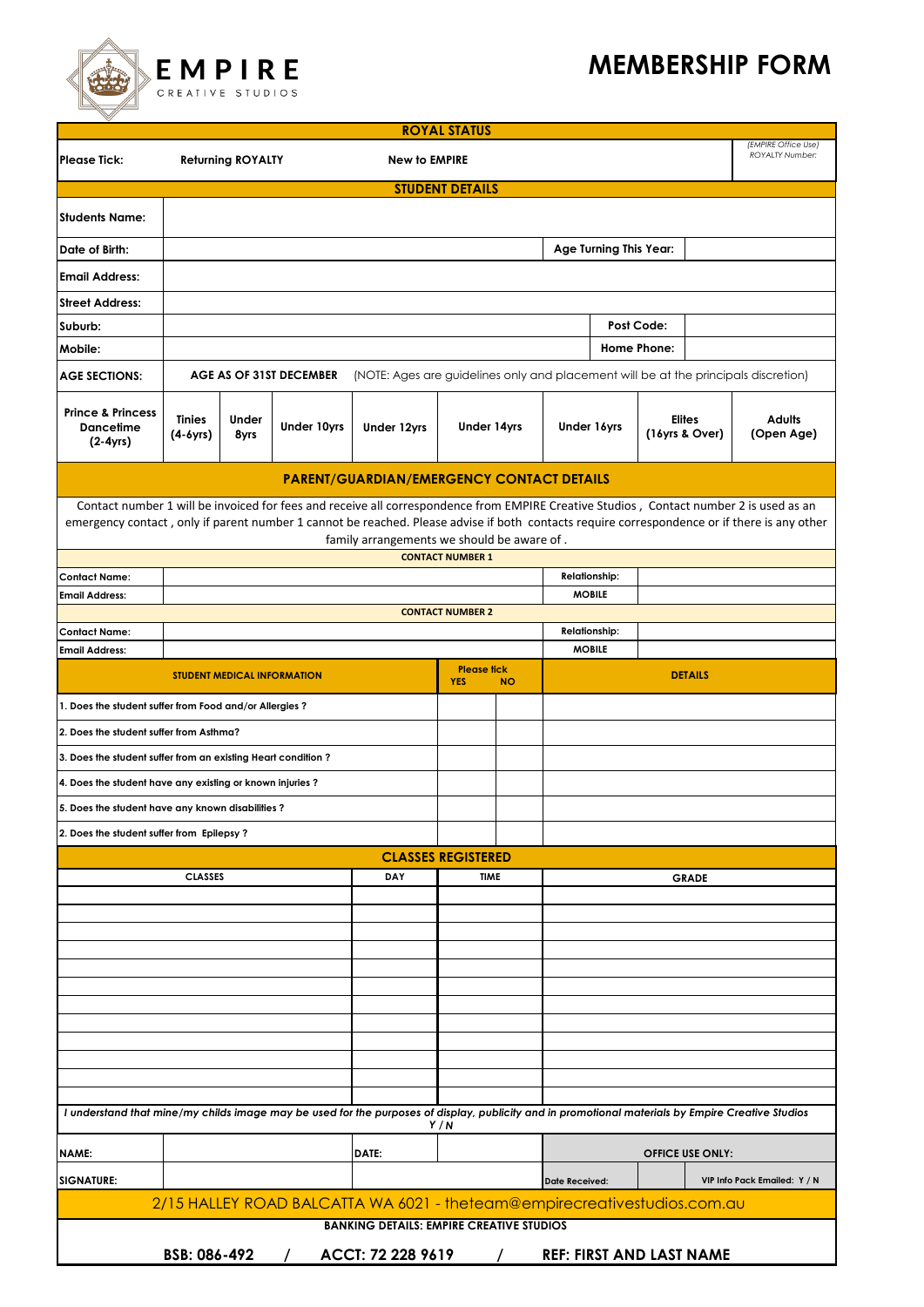## **EMPIRE CREATIVE STUDIOS**

**Liability Release Form**

as "Empire Creative Studios".



I hereby agree to release Empire Creative Studios and hold Empire Creative Studios harmless of all liability, and hereby acknowledge that I knowingly and voluntarily assume full responsibility for all risks of physical injury arising out of active participation in dance on behalf of the participant.

instructors, subsidiaries, parent corporations, and all affiliated entities (hereinafter collectively referred to

I am aware that this is a release of liability and an acknowledgement of my voluntary and knowing assumption of the risk of injury. I have signed this document voluntarily and of my own free will in exchange for the privilege of participation.

I also give Empire Creative Studios permission to use my/my child's picture in or on any form of advertisement for Empire Creative Studios or a Empire Creative Studios affiliated event.

If I am a minor, my parent and / or legal guardian has also signed this document Empire Creative Studios from any and all such liability described above and has acknowledged that I am knowingly and voluntarily assuming all risks of injury inherent to this activity.

The participant has my permission to participate in Empire Creative Studios Events. I warrant the below information is complete and correct. I further release Empire Creative Studios of all liabilities associated with my child's attendance at Empire Creative Studios.

Parent/ Guardian Signature **Date of Australian Structure** Date

Participant's Name Date and Date Date of the Date of the Date Date of the Date of the Date of the Date of the Date of the Date of the Date of the Date of the Date of the Date of the Date of the Date of the Date of the Date

Please list any medications the participant is taking, and any other special medical instructions.

 $\mathcal{L}_\mathcal{L}$  , and the set of the set of the set of the set of the set of the set of the set of the set of the set of the set of the set of the set of the set of the set of the set of the set of the set of the set of th \_\_\_\_\_\_\_\_\_\_\_\_\_\_\_\_\_\_\_\_\_\_\_\_\_\_\_\_\_\_\_\_\_\_\_\_\_\_\_\_\_\_\_\_\_\_\_\_\_\_\_\_\_\_\_\_\_\_\_\_\_\_\_\_\_\_\_\_\_\_\_\_\_\_\_\_\_\_\_\_\_\_\_\_\_

\_\_\_\_\_\_\_\_\_\_\_\_\_\_\_\_\_\_\_\_\_\_\_\_\_\_\_\_\_\_\_\_\_\_\_\_\_\_\_\_\_\_\_\_\_\_\_\_\_\_ \_\_\_\_\_\_\_\_\_\_\_

\_\_\_\_\_\_\_\_\_\_\_\_\_\_\_\_\_\_\_\_\_\_\_\_\_\_\_\_\_\_\_\_\_\_\_\_\_\_\_\_\_\_\_\_\_\_\_\_\_\_\_ \_\_\_\_\_\_\_\_\_\_\_

**EMPIRE CREATIVE STUDIOS** 2/15 HALLEY RD, BALCATTA WA 6021 ABN: 22 627 856 455 [www.empirecreativestudios.com.au](http://www.empirecreativestudios.com.au/) E&OE NOV 2021

MPIRE